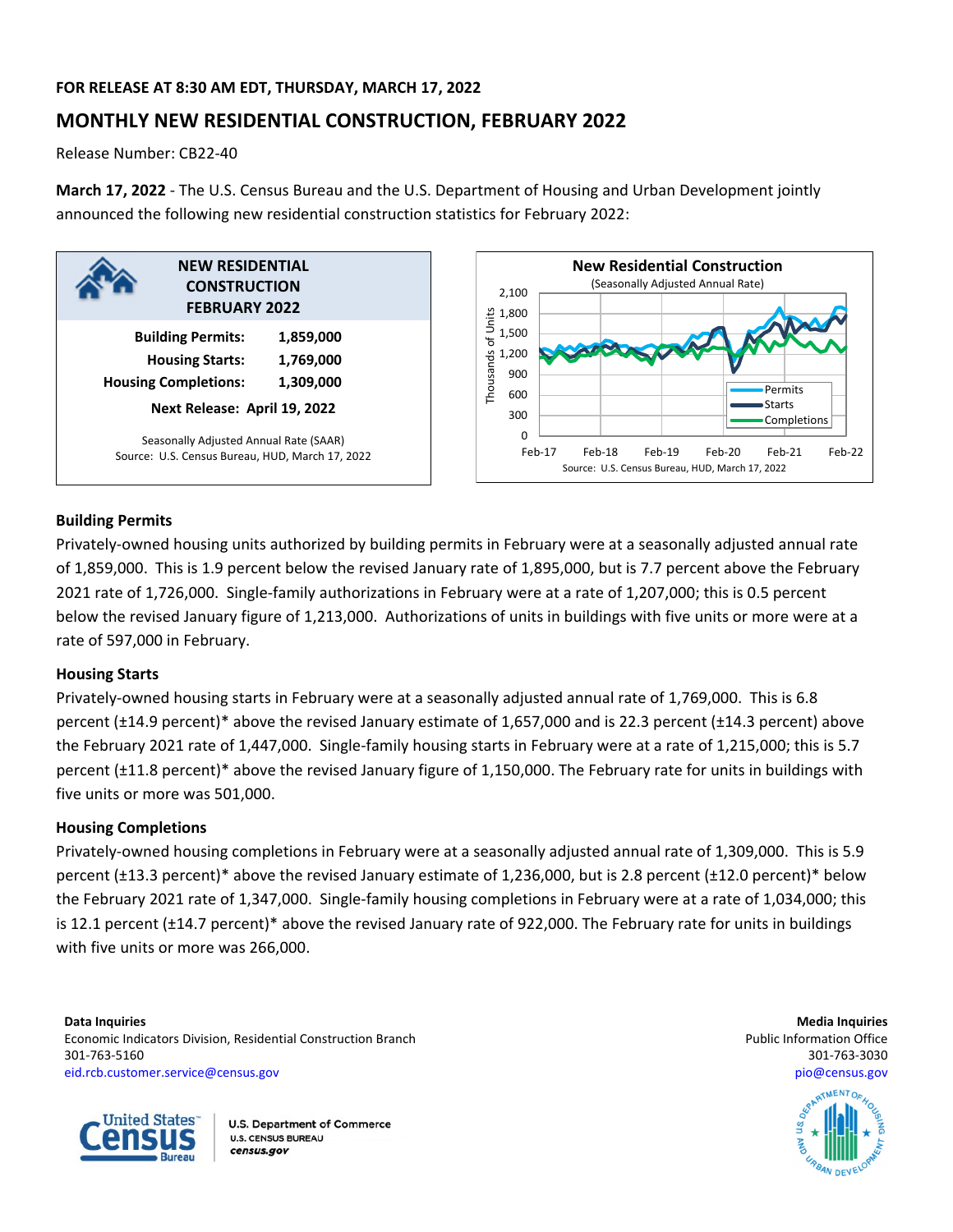The March report is scheduled for release on April 19, 2022. View the full schedule in the Economic Briefing Room: <www.census.gov/economic‐indicators/>. The full text and tables for this release can be found at <www.census.gov/construction/nrc/>.

# **EXPLANATORY NOTES**

In interpreting changes in the statistics in this release, note that month‐to‐month changes in seasonally adjusted statistics often show movements which may be irregular. It may take three months to establish an underlying trend for building permit authorizations, six months for total starts, and six months for total completions. The statistics in Table 1 in this release are based on a non-probability sample and not subject to sampling error. They are, however, still subject to nonsampling error. On average the total quantity response rate for these estimates is 76.6%. The statistics in Tables 2‐5 in this release are estimated from sample surveys and are subject to sampling variability as well as nonsampling error including bias and variance from response, nonreporting, and undercoverage. Estimated relative standard errors of the most recent data are shown in the tables. Whenever a statement such as "2.5 percent (±3.2 percent) above" appears in the text, this indicates the range (‐0.7 to +5.7 percent) in which the actual percentage change is likely to have occurred. All ranges given for percentage changes are 90 percent confidence intervals and account only for sampling variability. If a range does not contain zero, the change is statistically significant. If it does contain zero, the change is not statistically significant; that is, it is uncertain whether there was an increase or decrease. The same policies apply to the confidence intervals for percentage changes shown in the tables. On average, the preliminary seasonally adjusted estimates of total building permits, housing starts and housing completions are revised 2.2 percent or less. Explanations of confidence intervals and sampling variability can be found on our website. <www.census.gov/construction/nrc/how\_the\_data\_are\_collected/>

# **API**

The Census Bureau's application programming interface lets developers create custom apps to reach new users and makes key demographic, socio‐economic and housing statistics more accessible than ever before. <www.census.gov/developers/>

# **FRED Mobile App**



Receive the latest updates on the nation's key economic indicators by downloading the FRED App <https://fred.stlouisfed.org/fred-mobile/> for both Apple and Android devices. FRED, the signature database of the Federal Reserve Bank of St. Louis, now incorporates the Census Bureau's 13 economic indicators.

###

\* The 90 percent confidence interval includes zero. In such cases, there is insufficient statistical evidence to conclude that the actual change is different from **zero.**

**Data Inquiries Media Inquiries** Economic Indicators Division, Residential Construction Branch **Public Information Construction Branch** Public Information Office 301‐763‐5160 301‐763‐3030 eid.rcb.customer.service@census.gov pio@census.gov



**U.S. Department of Commerce U.S. CENSUS BUREAU** census.gov

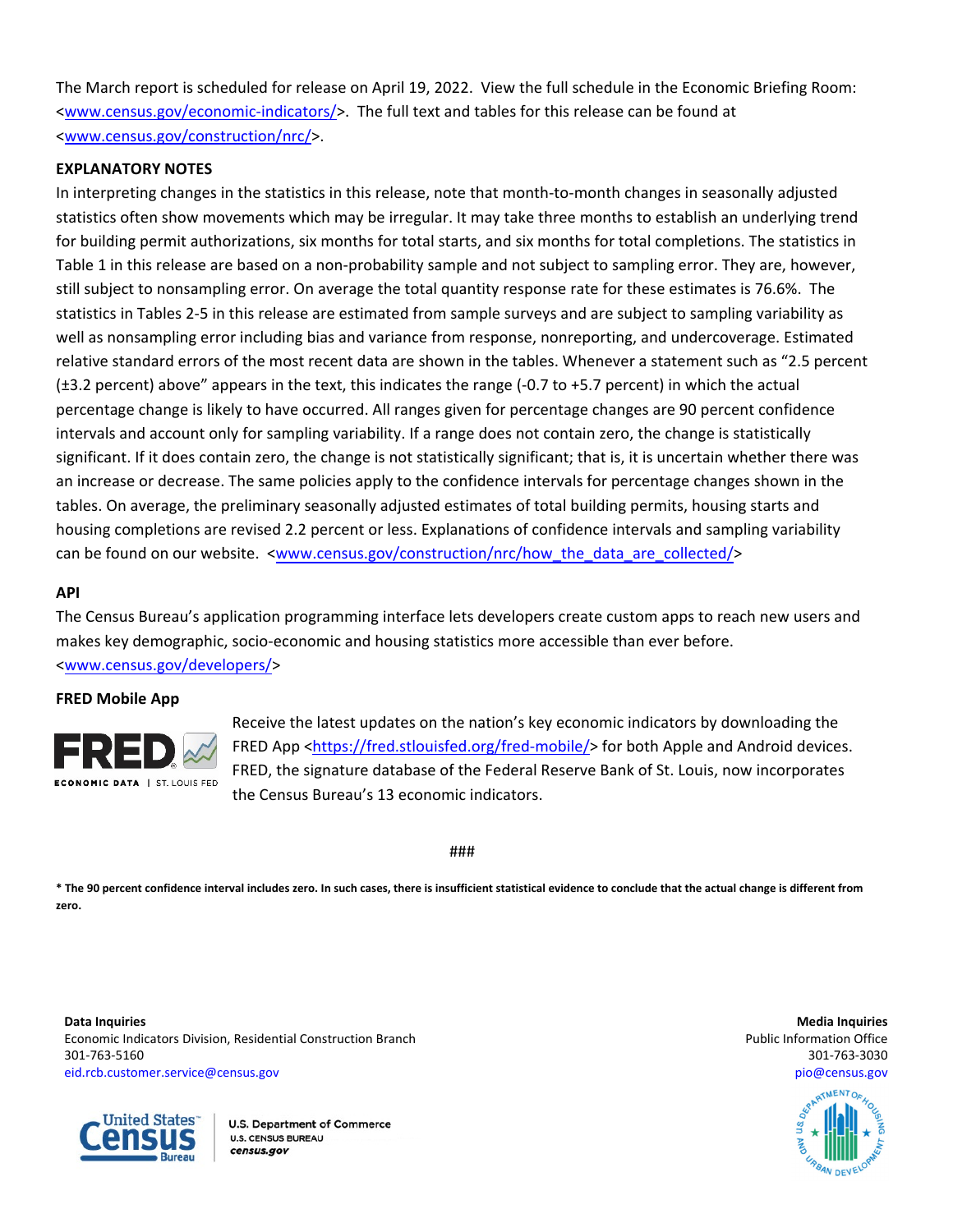### **New Privately‐Owned Housing Units Authorized in Permit‐Issuing Places**

(Thousands of Units. Detail may not add to total because of rounding.)

| Table 1a - Seasonally adjusted annual rate |  |  |  |
|--------------------------------------------|--|--|--|
|--------------------------------------------|--|--|--|

|                                                            |         | <b>United States</b> |            |         | Northeast |         | Midwest |         | South   |        | West  |        |
|------------------------------------------------------------|---------|----------------------|------------|---------|-----------|---------|---------|---------|---------|--------|-------|--------|
| Period                                                     |         |                      | $2$ to $4$ | 5 units |           |         |         |         |         |        |       |        |
|                                                            | Total   | 1 unit               | units      | or more | Total     | 1 unit  | Total   | 1 unit  | Total   | 1 unit | Total | 1 unit |
| 2021                                                       |         |                      |            |         |           |         |         |         |         |        |       |        |
| February                                                   | 1,726   | 1,145                | 48         | 533     | 170       | 78      | 250     | 172     | 863     | 609    | 443   | 286    |
| March                                                      | 1,755   | 1,194                | 58         | 503     | 155       | 78      | 253     | 174     | 908     | 661    | 439   | 281    |
|                                                            | 1,733   | 1,148                | 50         | 535     | 168       | 76      | 228     | 159     | 918     | 649    | 419   | 264    |
|                                                            | 1,683   | 1,134                | 58         | 491     | 156       | 71      | 223     | 138     | 898     | 678    | 406   | 247    |
|                                                            | 1,594   | 1,066                | 49         | 479     | 135       | 64      | 205     | 129     | 878     | 641    | 376   | 232    |
|                                                            | 1,630   | 1,048                | 54         | 528     | 130       | 58      | 213     | 126     | 857     | 629    | 430   | 235    |
|                                                            | 1,721   | 1,050                | 41         | 630     | 155       | 67      | 217     | 126     | 907     | 608    | 442   | 249    |
|                                                            | 1,586   | 1,041                | 49         | 496     | 124       | 55      | 216     | 126     | 849     | 619    | 397   | 241    |
|                                                            | 1,653   | 1,074                | 51         | 528     | 129       | 63      | 234     | 133     | 859     | 639    | 431   | 239    |
|                                                            | 1,717   | 1,106                | 48         | 563     | 143       | 62      | 219     | 141     | 906     | 647    | 449   | 256    |
| $December \dots \dots \dots \dots \dots \dots \dots \dots$ | 1,885   | 1,128                | 67         | 690     | 300       | 83      | 267     | 155     | 901     | 650    | 417   | 240    |
| 2022                                                       |         |                      |            |         |           |         |         |         |         |        |       |        |
|                                                            | 1,895   | 1,213                | 57         | 625     | 141       | 71      | 275     | 160     | 1,009   | 685    | 470   | 297    |
| February $(p)$                                             | 1,859   | 1,207                | 55         | 597     | 173       | 74      | 252     | 151     | 954     | 694    | 480   | 288    |
| Percent Change <sup>1</sup>                                |         |                      |            |         |           |         |         |         |         |        |       |        |
| Feb. 2022 from Jan. 2022                                   | $-1.9%$ | $-0.5%$              | $-3.5%$    | -4.5%   | 22.7%     | 4.2%    | $-8.4%$ | $-5.6%$ | $-5.5%$ | 1.3%   | 2.1%  | -3.0%  |
| Feb. 2022 from Feb. 2021                                   | 7.7%    | 5.4%                 | 14.6%      | 12.0%   | 1.8%      | $-5.1%$ | 0.8%    | -12.2%  | 10.5%   | 14.0%  | 8.4%  | 0.7%   |

#### **Table 1b ‐ Not seasonally adjusted**

|                                                                         |         | <b>United States</b> |                |         | Northeast |         | Midwest |         | South |        | West  |        |
|-------------------------------------------------------------------------|---------|----------------------|----------------|---------|-----------|---------|---------|---------|-------|--------|-------|--------|
| Period                                                                  |         |                      | $2$ to 4       | 5 units |           |         |         |         |       |        |       |        |
|                                                                         | Total   | 1 unit               | units          | or more | Total     | 1 unit  | Total   | 1 unit  | Total | 1 unit | Total | 1 unit |
|                                                                         | 1,471.1 | 979.4                | 47.2           | 444.5   | 134.8     | 56.3    | 202.1   | 128.0   | 776.3 | 568.5  | 358.0 | 226.7  |
|                                                                         | 1,729.9 | 1,111.4              | 52.0           | 566.5   | 167.9     | 67.2    | 232.0   | 144.3   | 903.5 | 645.8  | 426.5 | 254.1  |
| $RSE(%) \ldots \ldots \ldots \ldots \ldots \ldots \ldots \ldots \ldots$ | 2       | 2                    | $\overline{2}$ |         |           | 4       | 3       | 4       |       | 2      | 2     | 2      |
| 2021 Year to date                                                       | 248.0   | 164.9                | 6.9            | 76.2    | 23.8      | 9.7     | 26.3    | 17.4    | 134.5 | 98.1   | 63.5  | 39.8   |
| 2022 Year to date                                                       | 263.3   | 170.6                | 7.6            | 85.1    | 21.8      | 9.3     | 27.9    | 16.2    | 147.7 | 105.4  | 65.9  | 39.8   |
| Year to date percent change <sup>1</sup>                                | 6.2%    | 3.5%                 | 10.1%          | 11.7%   | $-8.4%$   | $-4.1%$ | 6.1%    | $-6.9%$ | 9.8%  | 7.4%   | 3.8%  | 0.0%   |
| 2021                                                                    |         |                      |                |         |           |         |         |         |       |        |       |        |
| February                                                                | 120.1   | 81.1                 | 3.4            | 35.6    | 10.8      | 4.8     | 13.4    | 9.1     | 64.9  | 46.9   | 31.0  | 20.3   |
|                                                                         | 157.6   | 110.8                | 5.2            | 41.5    | 13.0      | 6.5     | 21.0    | 15.0    | 84.8  | 63.3   | 38.8  | 26.0   |
|                                                                         | 157.9   | 107.8                | 4.4            | 45.7    | 13.6      | 6.8     | 22.4    | 15.9    | 83.0  | 60.1   | 38.8  | 25.1   |
| May                                                                     | 142.3   | 99.1                 | 4.6            | 38.5    | 13.1      | 6.1     | 20.4    | 13.1    | 74.9  | 58.0   | 33.8  | 21.9   |
| June                                                                    | 154.5   | 105.1                | 4.7            | 44.7    | 13.5      | 6.4     | 20.4    | 13.6    | 83.3  | 61.2   | 37.3  | 23.9   |
|                                                                         | 139.2   | 91.9                 | 4.6            | 42.7    | 11.4      | 5.2     | 18.7    | 11.7    | 72.7  | 53.9   | 36.3  | 21.1   |
|                                                                         | 154.6   | 93.5                 | 3.9            | 57.2    | 13.3      | 6.1     | 21.2    | 12.0    | 82.0  | 53.3   | 38.1  | 22.2   |
|                                                                         | 134.6   | 87.4                 | 4.2            | 43.0    | 10.4      | 5.1     | 20.8    | 12.1    | 70.9  | 50.3   | 32.5  | 19.9   |
|                                                                         | 136.4   | 85.7                 | 4.6            | 46.1    | 10.5      | 5.5     | 22.6    | 11.9    | 68.5  | 49.7   | 34.8  | 18.5   |
|                                                                         | 131.8   | 80.4                 | 3.9            | 47.5    | 12.5      | 5.0     | 17.4    | 10.6    | 67.3  | 46.6   | 34.6  | 18.2   |
|                                                                         | 153.2   | 81.3                 | 5.2            | 66.6    | 25.4      | 5.9     | 18.2    | 9.6     | 71.7  | 47.7   | 37.8  | 18.1   |
| 2022                                                                    |         |                      |                |         |           |         |         |         |       |        |       |        |
|                                                                         | 132.3   | 83.4                 | 3.8            | 45.1    | 10.3      | 4.6     | 14.5    | 7.9     | 75.6  | 51.7   | 31.9  | 19.1   |
| February $(p)$                                                          | 131.0   | 87.2                 | 3.8            | 39.9    | 11.5      | 4.7     | 13.4    | 8.3     | 72.0  | 53.7   | 34.0  | 20.6   |

p Preliminary

r Revised

S Does not meet publication standards because tests for identifiable and stable seasonalilty do not meet reliability standards

X Not applicable

 $1$  Computed using unrounded data

Note: Year‐to‐date permits estimates reflect revisions not distrubuted to months.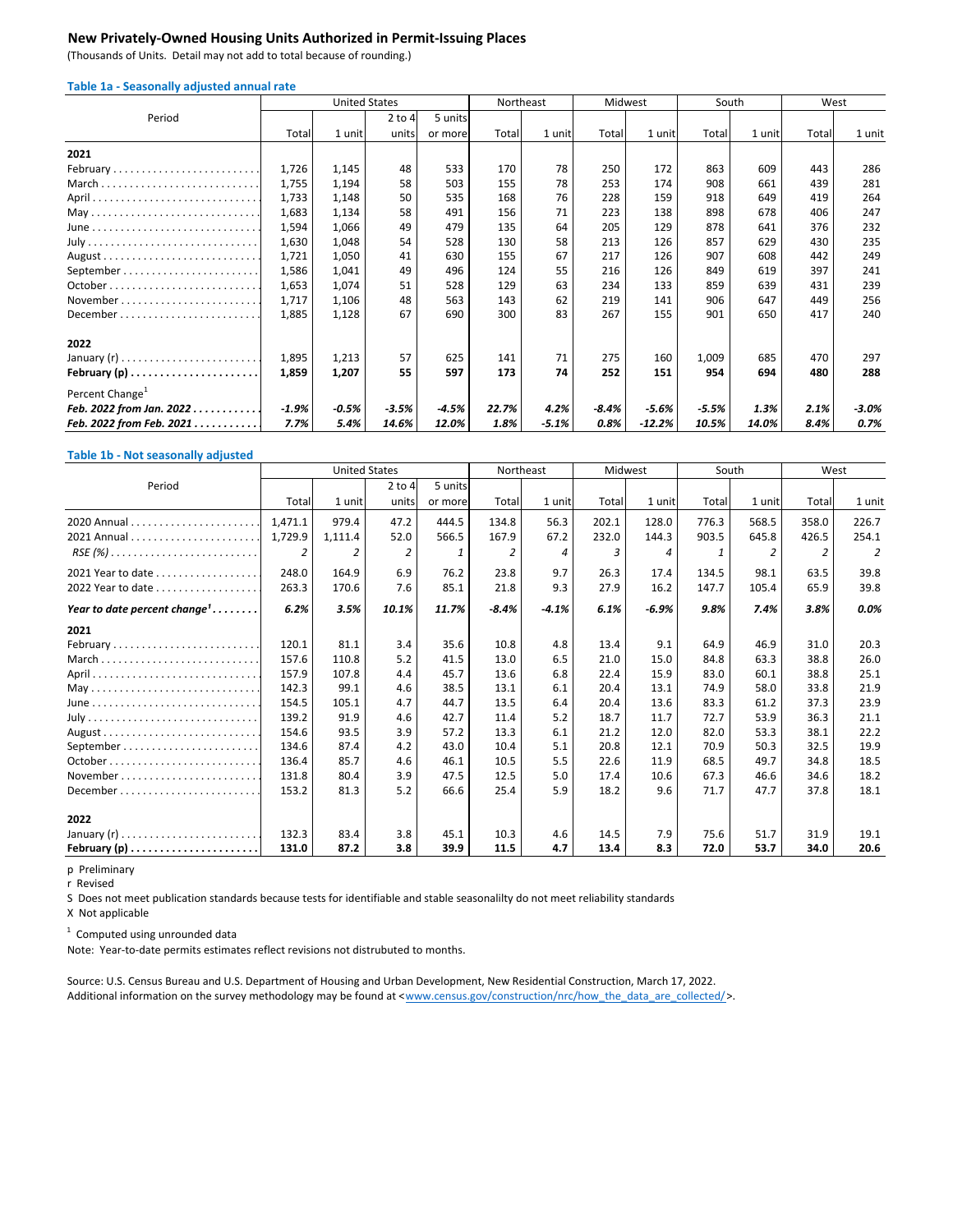### **New Privately‐Owned Housing Units Authorized, but Not Started, at End of Period**

(Thousands of Units. Detail may not add to total because of rounding.)

| <b>Table 2a - Seasonally adjusted</b>       |       |        |                      |         |           |         |         |        |        |                |        |        |
|---------------------------------------------|-------|--------|----------------------|---------|-----------|---------|---------|--------|--------|----------------|--------|--------|
|                                             |       |        | <b>United States</b> |         | Northeast |         | Midwest |        |        | South          | West   |        |
| Period                                      |       |        | $2$ to 4             | 5 units |           |         |         |        |        |                |        |        |
|                                             | Total | 1 unit | units                | or more | Total     | 1 unit  | Total   | 1 unit | Total  | 1 unit         | Total  | 1 unit |
| 2021                                        |       |        |                      |         |           |         |         |        |        |                |        |        |
| February                                    | 217   | 122    | S                    | 92      | 25        | 12      | 16      | 12     | 118    | 71             | 58     | 27     |
|                                             | 229   | 130    | S                    | 97      | 24        | 12      | 18      | 13     | 126    | 76             | 61     | 29     |
|                                             | 242   | 139    | S                    | 101     | 24        | 12      | 22      | 14     | 135    | 82             | 61     | 31     |
|                                             | 246   | 146    |                      | 97      | 23        | 12      | 21      | 12     | 140    | 90             | 62     | 32     |
|                                             | 245   | 148    | S                    | 94      | 22        | 11      | 21      | 13     | 141    | 93             | 61     | 31     |
|                                             | 247   | 145    | S                    | 99      | 23        | 11      | 22      | 12     | 140    | 92             | 62     | 30     |
|                                             | 261   | 149    | S                    | 109     | 23        | 12      | 27      | 13     | 144    | 90             | 67     | 34     |
|                                             | 257   | 146    | $\mathsf{S}$         | 108     | 23        | 11      | 28      | 13     | 143    | 90             | 63     | 32     |
|                                             | 269   | 154    | S                    | 112     | 25        | 12      | 29      | 14     | 150    | 95             | 65     | 33     |
| November                                    | 267   | 150    | S                    | 114     | 26        | 13      | 26      | 15     | 151    | 90             | 64     | 32     |
|                                             | 265   | 143    | ς                    | 119     | 34        | 14      | 24      | 13     | 145    | 85             | 62     | 31     |
| 2022                                        |       |        |                      |         |           |         |         |        |        |                |        |        |
|                                             | 272   | 149    | S                    | 120     | 36        | 14      | 25      | 14     | 149    | 90             | 62     | 31     |
| February $(p)$                              | 273   | 152    | s                    | 117     | 34        | 13      | 25      | 14     | 149    | 93             | 65     | 32     |
| Average RSE $(\%)$ <sup>1</sup>             | 5     | 5      | X                    | 8       | 17        | 23      | 15      | 14     |        | $\overline{7}$ | 8      | 9      |
| Percent Change <sup>2</sup>                 |       |        |                      |         |           |         |         |        |        |                |        |        |
| Feb. 2022 from Jan. 2022                    | 0.4%  | 2.0%   | s                    | $-2.5%$ | $-5.6%$   | $-7.1%$ | 0.0%    | 0.0%   | 0.0%   | 3.3%           | 4.8%   | 3.2%   |
| 90 percent confidence interval $3 \ldots$ . | ± 3.3 | ±3.9   | x                    | ±4.5    | ± 6.0     | ± 8.3   | ± 8.0   | ± 11.3 | ± 5.8  | ± 6.2          | ±4.5   | ± 7.1  |
| Feb. 2022 from Feb. 2021.<br>.              | 25.8% | 24.6%  | S                    | 27.2%   | 36.0%     | 8.3%    | 56.3%   | 16.7%  | 26.3%  | 31.0%          | 12.1%  | 18.5%  |
| 90 percent confidence interval <sup>3</sup> | ±8.8  | ± 8.5  | X                    | ± 15.6  | ± 22.4    | ± 30.5  | ±40.9   | ± 27.3 | ± 13.0 | ± 11.1         | ± 11.2 | ± 16.6 |

#### **Table 2b ‐ Not seasonally adjusted**

|                      |       |        | <b>United States</b> |         |       | Northeast |       | Midwest |       | South  |       | West   |
|----------------------|-------|--------|----------------------|---------|-------|-----------|-------|---------|-------|--------|-------|--------|
| Period               |       |        | $2$ to $4$           | 5 units |       |           |       |         |       |        |       |        |
|                      | Total | 1 unit | units                | or more | Total | 1 unitl   | Total | 1 unitl | Total | 1 unit | Total | 1 unit |
| 2021                 |       |        |                      |         |       |           |       |         |       |        |       |        |
| February             | 215.7 | 119.1  | 3.1                  | 93.6    | 25.8  | 12.4      | 16.2  | 11.1    | 116.4 | 68.6   | 57.3  | 27.0   |
|                      | 236.3 | 135.9  | 2.3                  | 98.2    | 24.7  | 12.3      | 21.5  | 14.3    | 127.7 | 78.7   | 62.5  | 30.7   |
|                      | 253.0 | 148.5  | 2.5                  | 102.0   | 23.8  | 12.6      | 26.5  | 17.4    | 138.1 | 85.1   | 64.5  | 33.4   |
|                      | 250.5 | 149.7  | 2.6                  | 98.1    | 24.2  | 12.5      | 21.3  | 13.9    | 141.4 | 91.3   | 63.5  | 32.0   |
|                      | 254.4 | 155.5  | 2.7                  | 96.2    | 24.0  | 11.4      | 22.7  | 14.8    | 145.4 | 96.3   | 62.3  | 33.0   |
|                      | 247.2 | 148.5  | 2.6                  | 96.0    | 24.3  | 11.8      | 21.5  | 12.1    | 139.9 | 94.1   | 61.4  | 30.6   |
|                      | 258.1 | 149.0  | 2.7                  | 106.3   | 23.4  | 11.6      | 26.7  | 12.6    | 142.6 | 91.2   | 65.3  | 33.6   |
|                      | 254.0 | 145.2  | $2.6\,$              | 106.3   | 21.9  | 10.6      | 27.2  | 12.3    | 144.4 | 90.5   | 60.6  | 31.8   |
|                      | 259.4 | 147.4  | 2.6                  | 109.4   | 22.0  | 11.4      | 29.0  | 12.9    | 146.8 | 92.0   | 61.6  | 31.1   |
|                      | 249.9 | 138.7  | $2.6\,$              | 108.6   | 23.2  | 11.8      | 25.5  | 13.0    | 141.7 | 84.9   | 59.5  | 28.9   |
|                      | 267.7 | 138.6  | 3.2                  | 125.9   | 35.3  | 13.0      | 23.2  | 11.0    | 144.6 | 83.5   | 64.6  | 31.1   |
| 2022                 |       |        |                      |         |       |           |       |         |       |        |       |        |
|                      | 268.7 | 141.8  | 3.1                  | 123.8   | 37.0  | 13.7      | 21.9  | 11.7    | 147.7 | 87.1   | 62.1  | 29.3   |
| February $(p)$       | 270.0 | 147.2  | 4.3                  | 118.6   | 36.4  | 13.7      | 22.4  | 13.0    | 146.5 | 89.8   | 64.7  | 30.7   |
| Average RSE $(\%)^1$ |       | 5      | 21                   | 8       | 17    | 23        | 15    | 14      |       |        | 8     | 9      |

p Preliminary

r Revised

S Does not meet publication standards because tests for identifiable and stable seasonalilty do not meet reliability standards

X Not applicable

 $1$  Average relative standard error for the latest 6-month period

 $2$  Computed using unrounded data

 $3$  See the Explanatory Notes in the accompanying text for an explantion of 90 percent confidence intervals

 as of that date without regard to the months of original permit issuance. Cancelled, abandoned, expired, and revoked permits are excluded. Note: These data represent the number of housing units authorized in all months up to and including the last day of the reporting period and not started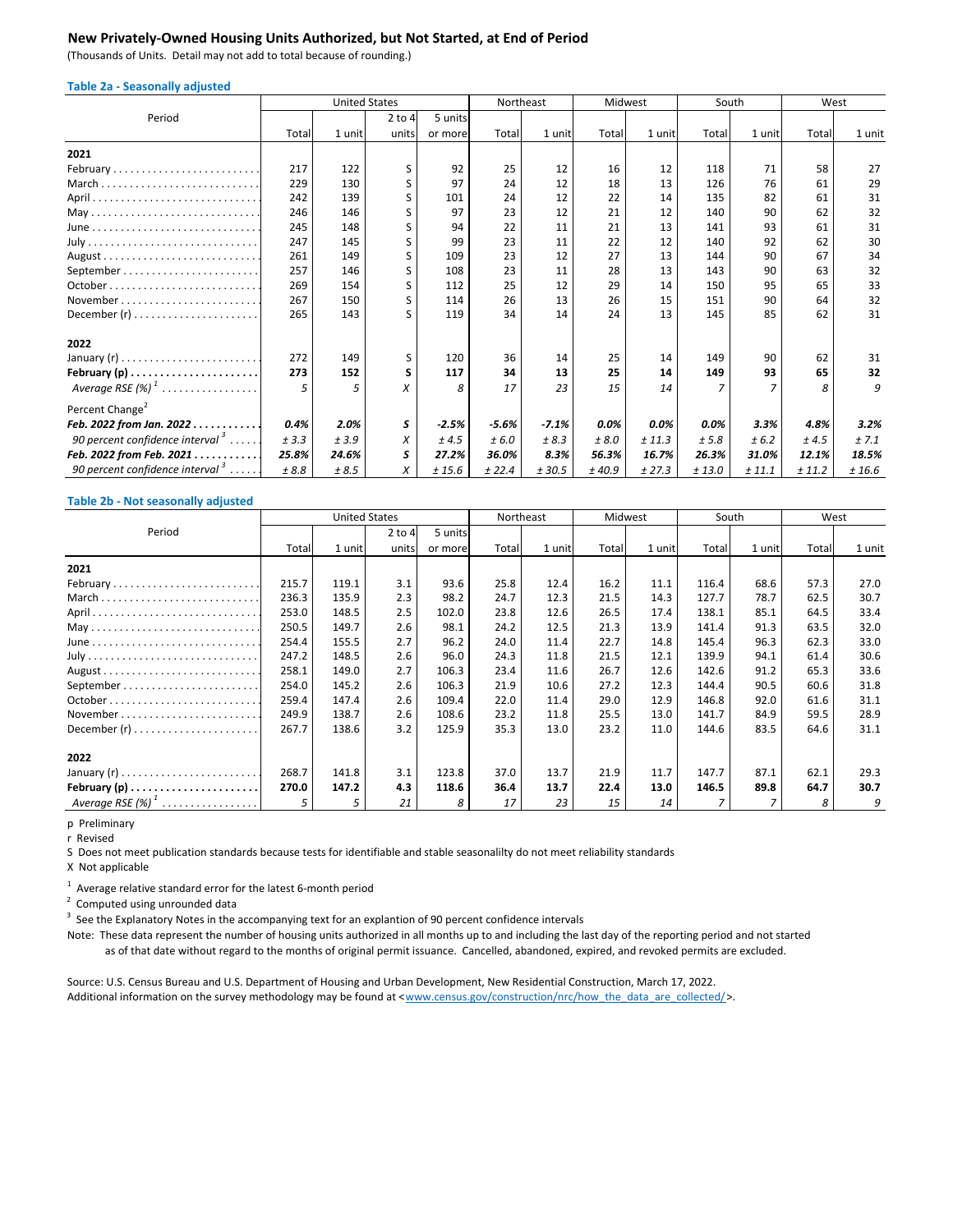### **New Privately‐Owned Housing Units Started**

(Thousands of Units. Detail may not add to total because of rounding.)

| Table 3a - Seasonally adjusted annual rate   |        |                      |             |         |           |        |         |        |        |        |          |         |
|----------------------------------------------|--------|----------------------|-------------|---------|-----------|--------|---------|--------|--------|--------|----------|---------|
|                                              |        | <b>United States</b> |             |         | Northeast |        | Midwest |        | South  |        | West     |         |
| Period                                       |        |                      | $2$ to $4$  | 5 units |           |        |         |        |        |        |          |         |
|                                              | Total  | 1 unit               | units       | or more | Total     | 1 unit | Total   | 1 unit | Total  | 1 unit | Total    | 1 unit  |
| 2021                                         |        |                      |             |         |           |        |         |        |        |        |          |         |
| February                                     | 1,447  | 1,069                | S           | 365     | 109       | 69     | 136     | 108    | 771    | 581    | 431      | 311     |
| March                                        | 1,725  | 1,255                | S           | 448     | 165       | 95     | 288     | 217    | 891    | 676    | 381      | 267     |
|                                              | 1,514  | 1,061                | S           | 439     | 158       | 74     | 180     | 144    | 782    | 582    | 394      | 261     |
|                                              | 1,594  | 1,098                | S           | 486     | 139       | 63     | 263     | 164    | 810    | 596    | 382      | 275     |
|                                              | 1,657  | 1,161                | S           | 485     | 147       | 79     | 198     | 131    | 871    | 667    | 441      | 284     |
|                                              | 1,562  | 1,112                | S           | 439     | 69        | 42     | 183     | 145    | 900    | 668    | 410      | 257     |
|                                              | 1,573  | 1,088                | S           | 478     | 166       | 67     | 196     | 129    | 884    | 674    | 327      | 218     |
| September                                    | 1,550  | 1,089                | S           | 452     | 127       | 69     | 203     | 132    | 804    | 624    | 416      | 264     |
|                                              | 1,552  | 1,074                | S           | 468     | 114       | 54     | 213     | 130    | 814    | 623    | 411      | 267     |
| November                                     | 1,703  | 1,222                | S           | 464     | 113       | 63     | 216     | 138    | 945    | 727    | 429      | 294     |
|                                              | 1,754  | 1,203                | $\varsigma$ | 548     | 140       | 69     | 324     | 202    | 900    | 671    | 390      | 261     |
| 2022                                         |        |                      |             |         |           |        |         |        |        |        |          |         |
|                                              | 1,657  | 1,150                | S           | 497     | 101       | 49     | 196     | 143    | 913    | 654    | 447      | 304     |
| February $(p)$                               | 1,769  | 1,215                | S           | 501     | 130       | 81     | 226     | 151    | 1,017  | 688    | 396      | 295     |
| Average RSE $(\%)^1$                         | 6      | 6                    | X           | 13      | 16        | 20     | 15      | 10     | я      | 8      | 12       | 11      |
| Percent Change <sup>2</sup>                  |        |                      |             |         |           |        |         |        |        |        |          |         |
| Feb. 2022 from Jan. 2022                     | 6.8%   | 5.7%                 | s           | 0.8%    | 28.7%     | 65.3%  | 15.3%   | 5.6%   | 11.4%  | 5.2%   | $-11.4%$ | $-3.0%$ |
| 90 percent confidence interval $3 \ldots$ .  | ± 14.9 | ± 11.8               | X           | ± 27.2  | ± 42.2    | ± 69.6 | ± 52.1  | ± 39.0 | ± 22.7 | ± 18.1 | ± 14.5   | ± 15.1  |
| Feb. 2022 from Feb. 2021.<br>.               | 22.3%  | 13.7%                | s           | 37.3%   | 19.3%     | 17.4%  | 66.2%   | 39.8%  | 31.9%  | 18.4%  | $-8.1%$  | $-5.1%$ |
| 90 percent confidence interval $\frac{3}{2}$ | ± 14.3 | ±14.8                | X           | ±36.9   | ±48.0     | ± 52.1 | ± 59.6  | ± 35.8 | ± 22.4 | ± 22.2 | ± 16.6   | ± 19.2  |

#### **Table 3b ‐ Not seasonally adjusted**

|                                                                         |         | <b>United States</b> |          |         | Northeast |          | Midwest |        | South |        | West                     |        |
|-------------------------------------------------------------------------|---------|----------------------|----------|---------|-----------|----------|---------|--------|-------|--------|--------------------------|--------|
| Period                                                                  |         |                      | $2$ to 4 | 5 units |           |          |         |        |       |        |                          |        |
|                                                                         | Total   | 1 unit               | units    | or more | Total     | 1 unit   | Total   | 1 unit | Total | 1 unit | Total                    | 1 unit |
|                                                                         | 1.379.6 | 990.5                | 12.3     | 376.8   | 111.5     | 60.2     | 191.6   | 135.6  | 735.5 | 553.1  | 341.0                    | 241.5  |
|                                                                         | 1,601.0 | 1,127.2              | 11.7     | 462.1   | 136.5     | 67.6     | 215.5   | 148.2  | 848.1 | 643.7  | 400.8                    | 267.7  |
| $RSE(%) \ldots \ldots \ldots \ldots \ldots \ldots \ldots \ldots \ldots$ | 2       | 2                    | 19       | 7       |           | 7        | 2       | 2      |       | 3      | $\boldsymbol{\varDelta}$ | 3      |
| 2021 Year to date                                                       | 217.2   | 152.6                | 2.0      | 62.7    | 21.0      | 8.4      | 18.4    | 12.9   | 118.3 | 91.4   | 59.6                     | 39.9   |
| 2022 Year to date                                                       | 243.8   | 163.7                | 4.7      | 75.3    | 14.8      | 7.2      | 23.6    | 14.0   | 144.1 | 99.9   | 61.2                     | 42.7   |
| $RSE(%) \ldots \ldots \ldots \ldots \ldots \ldots \ldots \ldots \ldots$ | 5       | 4                    | 64       | 10      | 12        | 17       | 12      | 14     | 6     | 5      | 7                        | 6      |
| Year to date percent change <sup>2</sup>                                | 12.2%   | 7.3%                 | 135.8%   | 20.2%   | $-29.4%$  | $-14.9%$ | 28.0%   | 8.5%   | 21.9% | 9.3%   | 2.8%                     | 7.1%   |
| 90 percent confidence interval $3 \ldots$ .                             | ± 8.0   | ± 8.3                | ± 261.4  | ± 22.0  | ± 22.5    | ± 25.5   | ± 30.8  | ± 31.6 | ±10.9 | ± 10.5 | ± 12.6                   | ±13.0  |
| 2021                                                                    |         |                      |          |         |           |          |         |        |       |        |                          |        |
| February                                                                | 102.1   | 74.6                 | 1.0      | 26.5    | 6.3       | 3.4      | 7.1     | 5.1    | 57.6  | 43.8   | 31.1                     | 22.4   |
|                                                                         | 140.6   | 102.8                | 1.7      | 36.0    | 12.8      | 7.2      | 20.4    | 14.7   | 75.3  | 58.0   | 32.1                     | 22.9   |
|                                                                         | 135.5   | 97.2                 | 1.2      | 37.0    | 13.8      | 6.7      | 16.1    | 13.1   | 70.1  | 53.2   | 35.5                     | 24.3   |
|                                                                         | 145.7   | 100.5                | 0.9      | 44.3    | 12.5      | 5.6      | 26.6    | 17.6   | 71.9  | 52.5   | 34.6                     | 24.9   |
| June                                                                    | 154.3   | 111.6                | 1.0      | 41.7    | 14.4      | 8.5      | 19.6    | 13.8   | 79.5  | 61.9   | 40.9                     | 27.4   |
|                                                                         | 143.9   | 104.6                | 1.0      | 38.3    | 6.7       | 4.3      | 18.5    | 15.1   | 81.3  | 61.0   | 37.6                     | 24.1   |
|                                                                         | 140.0   | 98.0                 | 0.6      | 41.4    | 14.6      | 6.1      | 18.1    | 12.3   | 78.1  | 59.9   | 29.2                     | 19.8   |
|                                                                         | 135.2   | 93.5                 | 0.9      | 40.8    | 11.6      | 6.4      | 19.0    | 12.6   | 68.3  | 52.0   | 36.2                     | 22.6   |
|                                                                         | 133.6   | 91.6                 | 0.9      | 41.1    | 10.0      | 4.8      | 20.2    | 13.0   | 67.8  | 51.1   | 35.5                     | 22.8   |
|                                                                         | 130.8   | 91.2                 | 1.4      | 38.1    | 9.1       | 5.0      | 17.0    | 10.6   | 71.7  | 53.7   | 33.0                     | 21.9   |
|                                                                         | 124.2   | 83.4                 | 0.2      | 40.7    | 10.0      | 4.8      | 21.5    | 12.4   | 66.0  | 49.0   | 26.7                     | 17.2   |
| 2022                                                                    |         |                      |          |         |           |          |         |        |       |        |                          |        |
|                                                                         | 119.2   | 80.1                 | 0.8      | 38.3    | 7.1       | 3.1      | 11.0    | 6.8    | 68.4  | 48.5   | 32.7                     | 21.7   |
| February $(p)$                                                          | 124.6   | 83.6                 | 3.9      | 37.0    | 7.7       | 4.0      | 12.6    | 7.1    | 75.7  | 51.4   | 28.5                     | 21.0   |
|                                                                         | 6       | 6                    | 49       | 13      | 16        | 20       | 15      | 10     | 8     | 8      | 12                       | 11     |

p Preliminary

r Revised

S Does not meet publication standards because tests for identifiable and stable seasonalilty do not meet reliability standards

X Not applicable

 $1$  Average relative standard error for the latest 6-month period

 $2$  Computed using unrounded data

 $3$  See the Explanatory Notes in the accompanying text for an explantion of 90 percent confidence intervals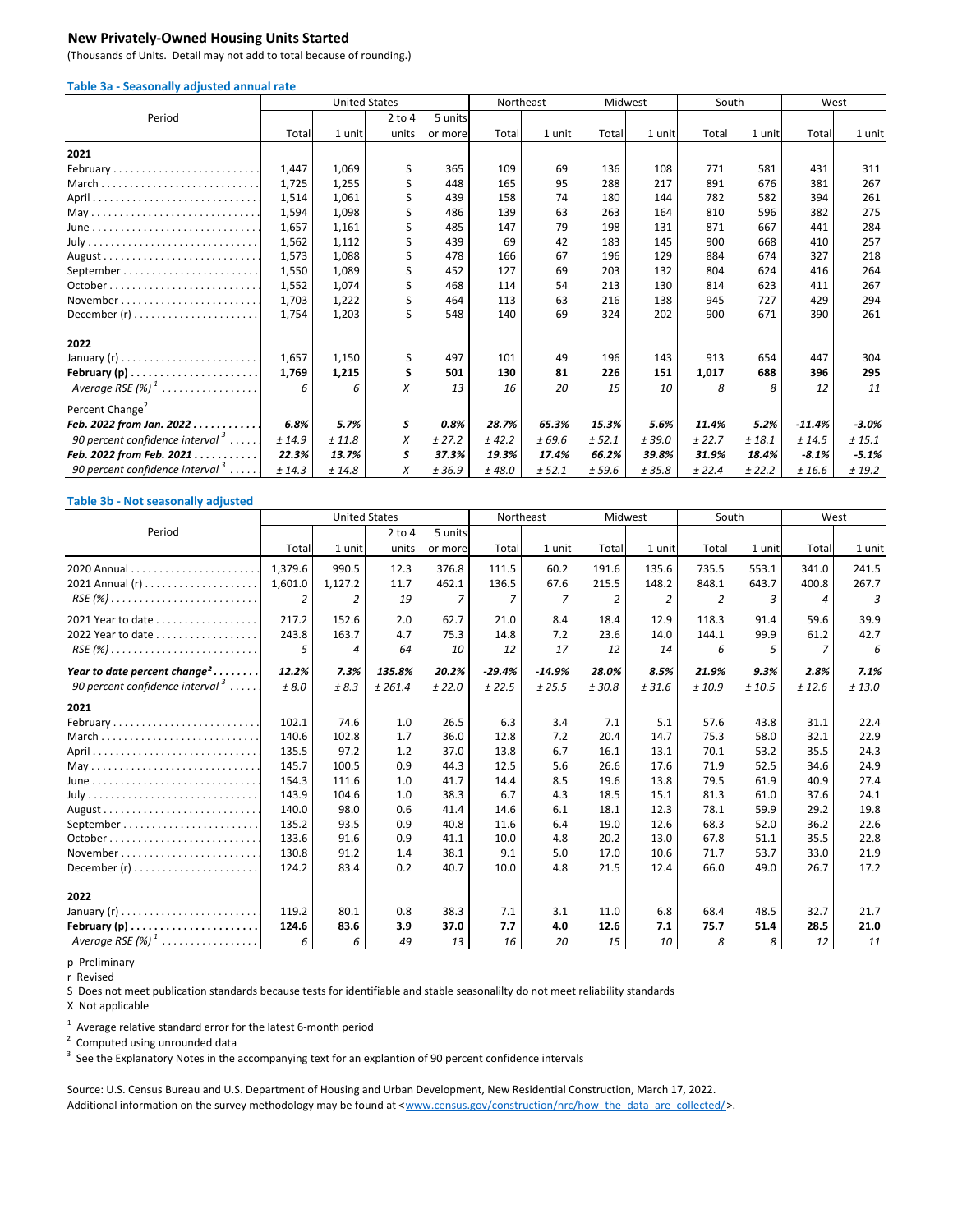### **New Privately‐Owned Housing Units Under Construction at End of Period**

(Thousands of Units. Detail may not add to total because of rounding.)

| <b>Table 4a - Seasonally adjusted</b>       |       |                      |          |         |           |        |         |        |       |        |       |                |
|---------------------------------------------|-------|----------------------|----------|---------|-----------|--------|---------|--------|-------|--------|-------|----------------|
|                                             |       | <b>United States</b> |          |         | Northeast |        | Midwest |        | South |        | West  |                |
| Period                                      |       |                      | $2$ to 4 | 5 units |           |        |         |        |       |        |       |                |
|                                             | Total | 1 unit               | units    | or more | Total     | 1 unit | Total   | 1 unit | Total | 1 unit | Total | 1 unit         |
| 2021                                        |       |                      |          |         |           |        |         |        |       |        |       |                |
| February                                    | 1,289 | 623                  | S        | 655     | 181       | 58     | 163     | 85     | 581   | 309    | 364   | 171            |
| March                                       | 1,307 | 637                  | S        | 658     | 186       | 58     | 165     | 91     | 589   | 313    | 367   | 175            |
|                                             | 1,324 | 646                  | S        | 665     | 194       | 60     | 167     | 93     | 593   | 318    | 370   | 175            |
|                                             | 1,339 | 658                  | S        | 668     | 197       | 60     | 172     | 97     | 595   | 322    | 375   | 179            |
|                                             | 1,371 | 678                  | S        | 680     | 201       | 61     | 175     | 96     | 615   | 339    | 380   | 182            |
|                                             | 1,384 | 693                  | S        | 678     | 198       | 60     | 174     | 98     | 629   | 351    | 383   | 184            |
|                                             | 1,408 | 706                  | S        | 689     | 203       | 61     | 174     | 98     | 644   | 364    | 387   | 183            |
| September                                   | 1,434 | 719                  | S        | 702     | 203       | 62     | 178     | 100    | 656   | 370    | 397   | 187            |
|                                             | 1,464 | 732                  | S        | 720     | 204       | 62     | 182     | 101    | 669   | 379    | 409   | 190            |
| November                                    | 1,490 | 754                  | S        | 723     | 204       | 63     | 185     | 102    | 686   | 396    | 415   | 193            |
|                                             | 1,526 | 771                  | ς        | 742     | 202       | 62     | 198     | 108    | 697   | 404    | 429   | 197            |
| 2022                                        |       |                      |          |         |           |        |         |        |       |        |       |                |
|                                             | 1,553 | 789                  | S        | 752     | 200       | 62     | 205     | 111    | 711   | 414    | 437   | 202            |
| February $(p)$                              | 1,583 | 799                  | S        | 770     | 203       | 63     | 210     | 113    | 726   | 418    | 444   | 205            |
| Average RSE $(\%)^1$                        | 3     | 3                    | x        | 6       | 6         | 6      | 3       | 5      |       | 5      | 5     | $\overline{4}$ |
| Percent Change <sup>2</sup>                 |       |                      |          |         |           |        |         |        |       |        |       |                |
| Feb. 2022 from Jan. 2022.<br>.              | 1.9%  | 1.3%                 | S        | 2.4%    | 1.5%      | 1.6%   | 2.4%    | 1.8%   | 2.1%  | 1.0%   | 1.6%  | 1.5%           |
| 90 percent confidence interval $3 \ldots$ . | ±0.8  | ± 1.2                | X        | ±0.9    | ± 1.1     | ±2.6   | ± 2.2   | ±1.8   | ±1.5  | ± 2.2  | ±1.0  | ±1.6           |
| Feb. 2022 from Feb. 2021.<br>.              | 22.8% | 28.3%                | s        | 17.6%   | 12.2%     | 8.6%   | 28.8%   | 32.9%  | 25.0% | 35.3%  | 22.0% | 19.9%          |
| 90 percent confidence interval $\delta$     | ±2.8  | ± 4.1                | X        | ±4.3    | ±7.9      | ± 12.5 | ± 9.4   | ±8.5   | ± 6.4 | ±7.8   | ± 4.7 | ± 7.2          |

#### **Table 4b ‐ Not seasonally adjusted**

|                      | <b>United States</b> |        |            |         | Northeast |        | Midwest | South  |       |         | West  |                |
|----------------------|----------------------|--------|------------|---------|-----------|--------|---------|--------|-------|---------|-------|----------------|
| Period               |                      |        | $2$ to $4$ | 5 units |           |        |         |        |       |         |       |                |
|                      | Total                | 1 unit | units      | or more | Total     | 1 unit | Total   | 1 unit | Total | 1 unitl | Total | 1 unit         |
| 2021                 |                      |        |            |         |           |        |         |        |       |         |       |                |
| February             | 1,270.3              | 600.4  | 10.9       | 658.9   | 178.9     | 55.4   | 157.0   | 78.6   | 574.7 | 300.8   | 359.7 | 165.6          |
| March                | 1,289.9              | 619.0  | 12.0       | 658.9   | 184.3     | 56.1   | 158.1   | 84.1   | 584.7 | 307.9   | 362.9 | 170.9          |
|                      | 1,315.5              | 636.9  | 13.1       | 665.5   | 192.5     | 58.8   | 161.5   | 87.4   | 591.7 | 316.2   | 369.8 | 174.5          |
|                      | 1,343.1              | 657.9  | 13.1       | 672.1   | 197.9     | 59.8   | 170.6   | 95.1   | 597.4 | 322.7   | 377.3 | 180.4          |
|                      | 1,382.3              | 687.6  | 13.5       | 681.2   | 202.2     | 61.9   | 176.2   | 96.8   | 620.4 | 343.9   | 383.4 | 185.1          |
|                      | 1,405.1              | 714.2  | 13.2       | 677.6   | 199.7     | 61.2   | 177.5   | 101.9  | 639.2 | 361.6   | 388.6 | 189.5          |
|                      | 1,427.7              | 729.3  | 12.7       | 685.7   | 203.6     | 62.7   | 180.2   | 104.2  | 653.6 | 374.7   | 390.3 | 187.7          |
|                      | 1,457.2              | 741.9  | 12.8       | 702.4   | 205.2     | 63.8   | 183.7   | 105.8  | 666.3 | 380.7   | 402.1 | 191.6          |
|                      | 1,478.6              | 750.0  | 12.3       | 716.3   | 204.7     | 63.5   | 187.8   | 106.8  | 675.9 | 387.3   | 410.2 | 192.4          |
|                      | 1,502.2              | 764.1  | 12.9       | 725.1   | 205.3     | 64.2   | 189.0   | 105.7  | 689.7 | 398.9   | 418.2 | 195.3          |
|                      | 1,500.0              | 750.5  | 12.7       | 736.9   | 200.1     | 61.3   | 197.7   | 108.1  | 681.8 | 391.0   | 420.5 | 190.1          |
| 2022                 |                      |        |            |         |           |        |         |        |       |         |       |                |
|                      | 1,529.9              | 764.3  | 12.3       | 753.3   | 198.9     | 60.4   | 200.6   | 106.3  | 699.7 | 402.4   | 430.7 | 195.2          |
| February $(p)$       | 1,558.2              | 771.6  | 13.8       | 772.9   | 201.4     | 60.7   | 202.2   | 104.6  | 715.9 | 407.3   | 438.7 | 199.0          |
| Average RSE $(\%)^1$ |                      | 3      | 19         | 6       | 6         | 6      | 3       |        |       | 5       | 5     | $\overline{4}$ |

p Preliminary

r Revised

S Does not meet publication standards because tests for identifiable and stable seasonalilty do not meet reliability standards

X Not applicable

 $1$  Average relative standard error for the latest 6-month period

 $2$  Computed using unrounded data

 $3$  See the Explanatory Notes in the accompanying text for an explantion of 90 percent confidence intervals